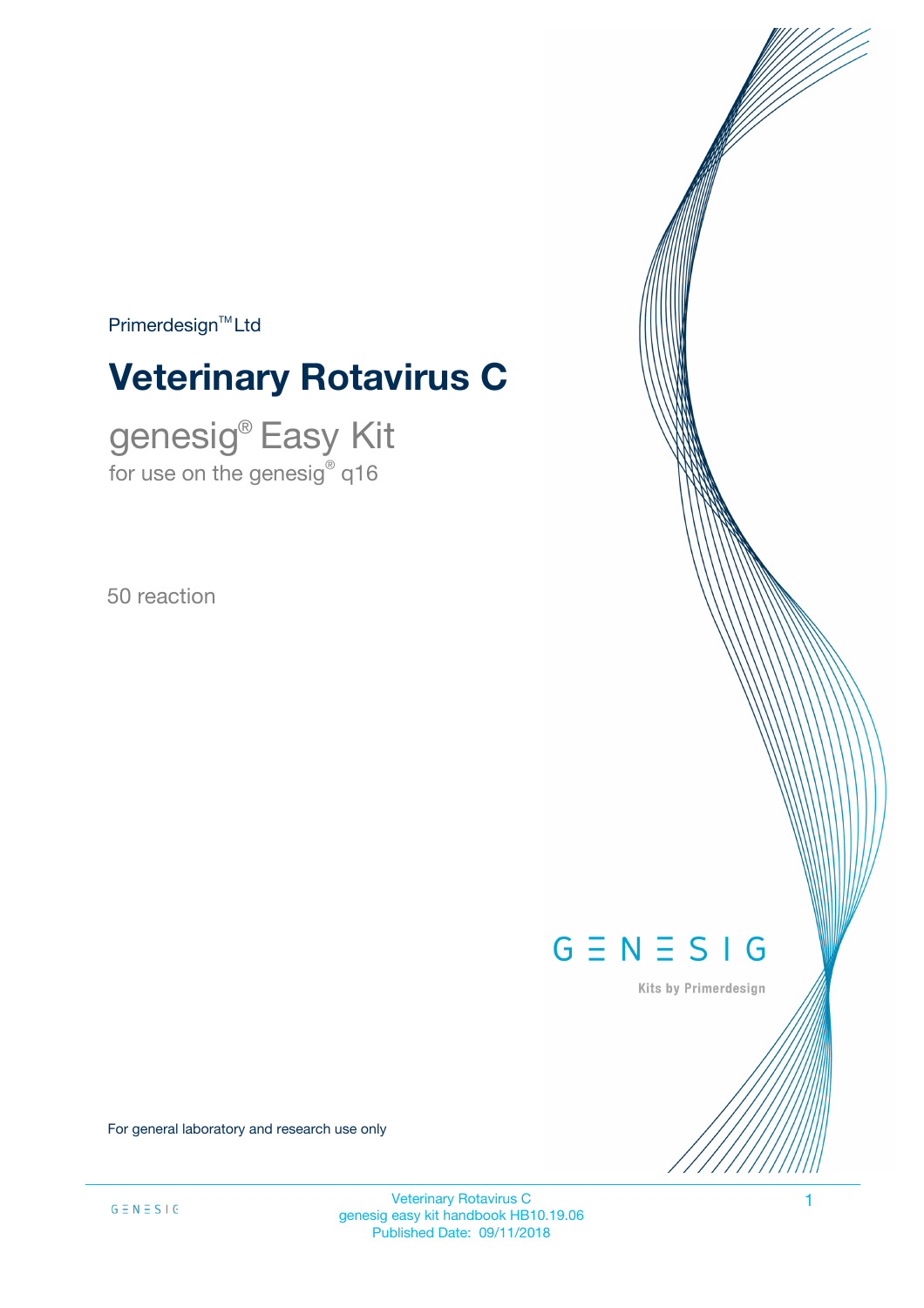## genesig® Easy: at a glance guide

#### **For each RNA test**

| Component                       | <b>Volume</b>  | Lab-in-a-box pipette |  |
|---------------------------------|----------------|----------------------|--|
| Vet RotavirusC primer/probe mix | 5 <sub>µ</sub> |                      |  |
| Your RNA sample                 | 5 <sub>µ</sub> |                      |  |
| oasig OneStep Master Mix        | 10 µl          |                      |  |

#### **For each positive control**

| Component                       | Volume  | Lab-in-a-box pipette |  |
|---------------------------------|---------|----------------------|--|
| Vet RotavirusC primer/probe mix | $5 \mu$ |                      |  |
| Positive control template       | $5 \mu$ |                      |  |
| oasig OneStep Master Mix        | 10 µl   |                      |  |

#### **For each negative control**

| Component                       | <b>Volume</b>   | Lab-in-a-box pipette |   |
|---------------------------------|-----------------|----------------------|---|
| Vet RotavirusC primer/probe mix | 5 <sub>µ</sub>  |                      |   |
| Water                           | 5 <sub>µ</sub>  |                      | - |
| oasig OneStep Master Mix        | 10 <sub>µ</sub> |                      |   |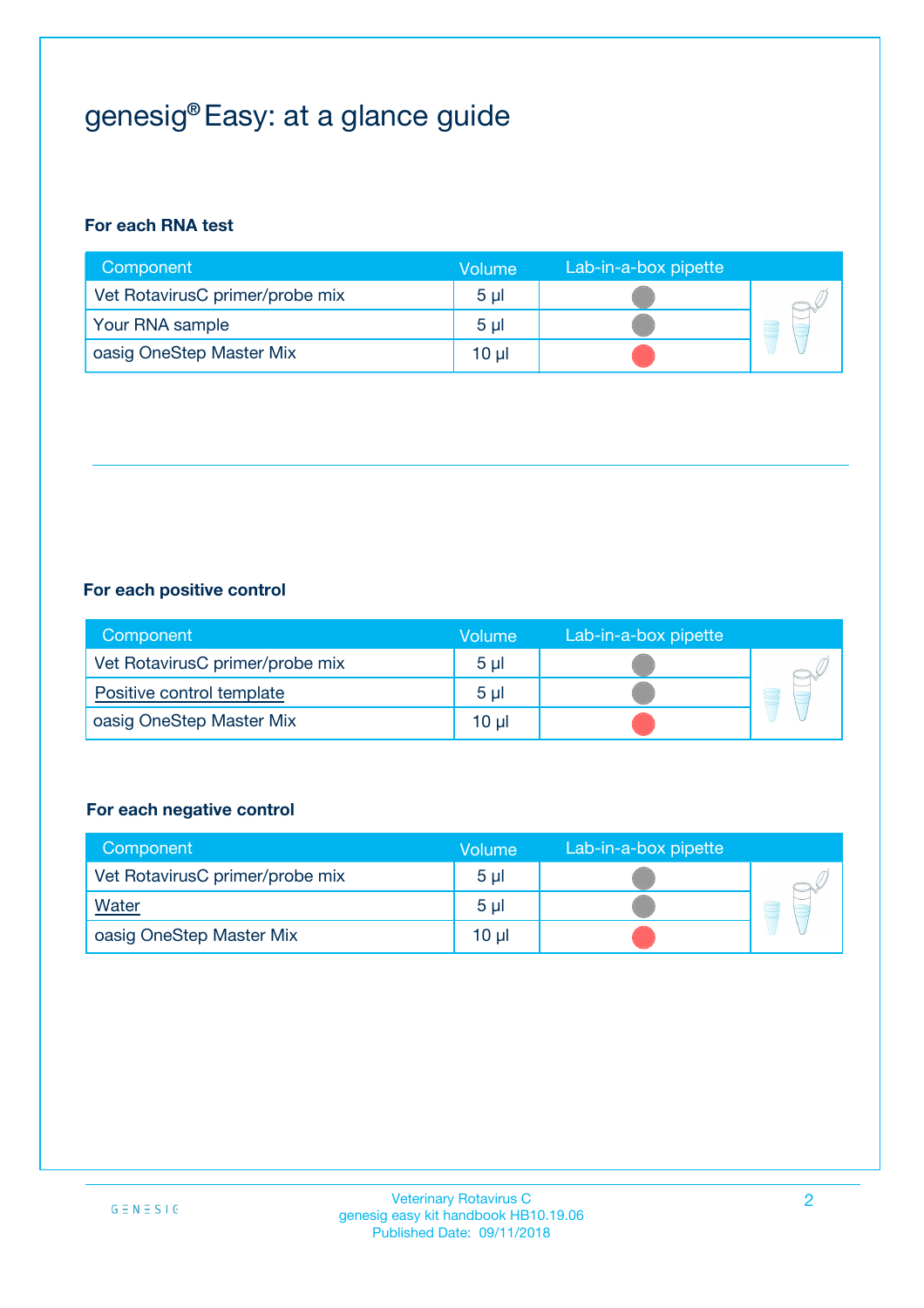### Kit Contents



### Reagents and equipment to be supplied by the user

#### **genesig® q16 instrument**

#### **genesig® Easy Extraction Kit**

This kit is designed to work well with all processes that yield high quality RNA and DNA but the genesig Easy extraction method is recommended for ease of use.

#### **genesig® Lab-In-A-Box**

The genesig Lab-In-A-Box contains all of the pipettes, tips and racks that you will need to use a genesig Easy kit. Alternatively if you already have these components and equipment these can be used instead.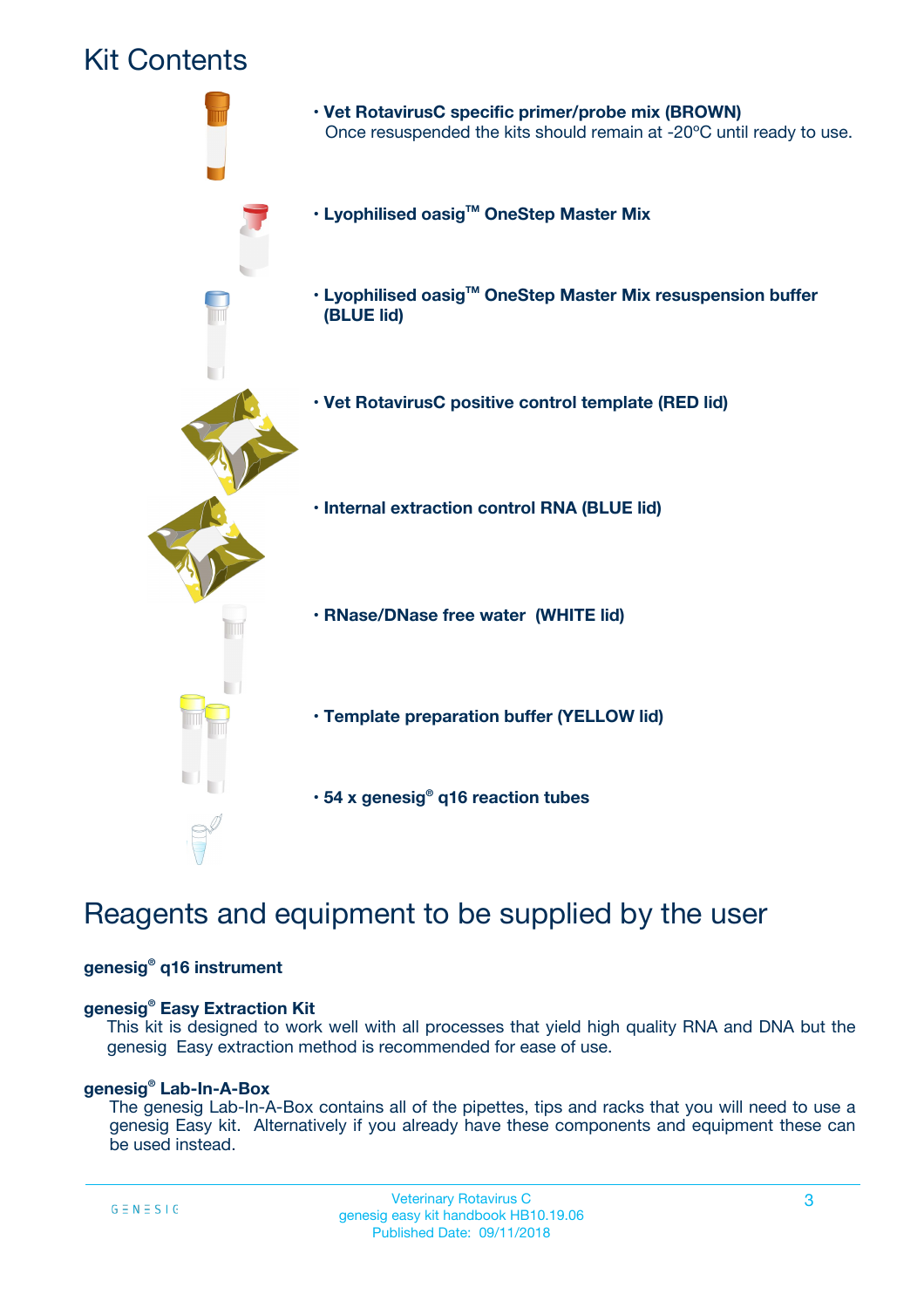## Step-by-step guide

### 1. Resuspend the test components



Use the blue pipette to transfer 500µ**l\*** of the oasig OneStep Master Mix resuspension buffer into the tube of lyophilised oasig OneStep Master Mix and mix well by gently swirling.

**\***Transfering 525µl of the oasig OneStep Master Mix resuspension buffer to your oasig OneStep Master Mix (instead of the 500µl recommended above) will enable you to take full advantage of the 50 reactions by accounting for volume losses during pipetting. In order to do so with the genesig Easy fixed volume pipettes use 1x blue, 2x red and 1x grey pipettes to make the total volume. Please be assured that this will not adversely affect the efficiency of the test.



Then use the blue pipette to transfer 500µl of water into the brown tube labelled Vet RotavirusC primers/probe. Cap and shake tube to mix. A thorough shake is essential to ensure that all components are resuspended. **Failure to mix well can produce poor kit performance.**

These components are now ready to use.

Store them in the freezer from hereon.

#### Top tip

- Ensure that the primer/probe mix is mixed thoroughly before each use by shaking.
- Once resuspended do not expose genesig Easy kit to temperatures above -20°C for longer than 30 minutes at a time.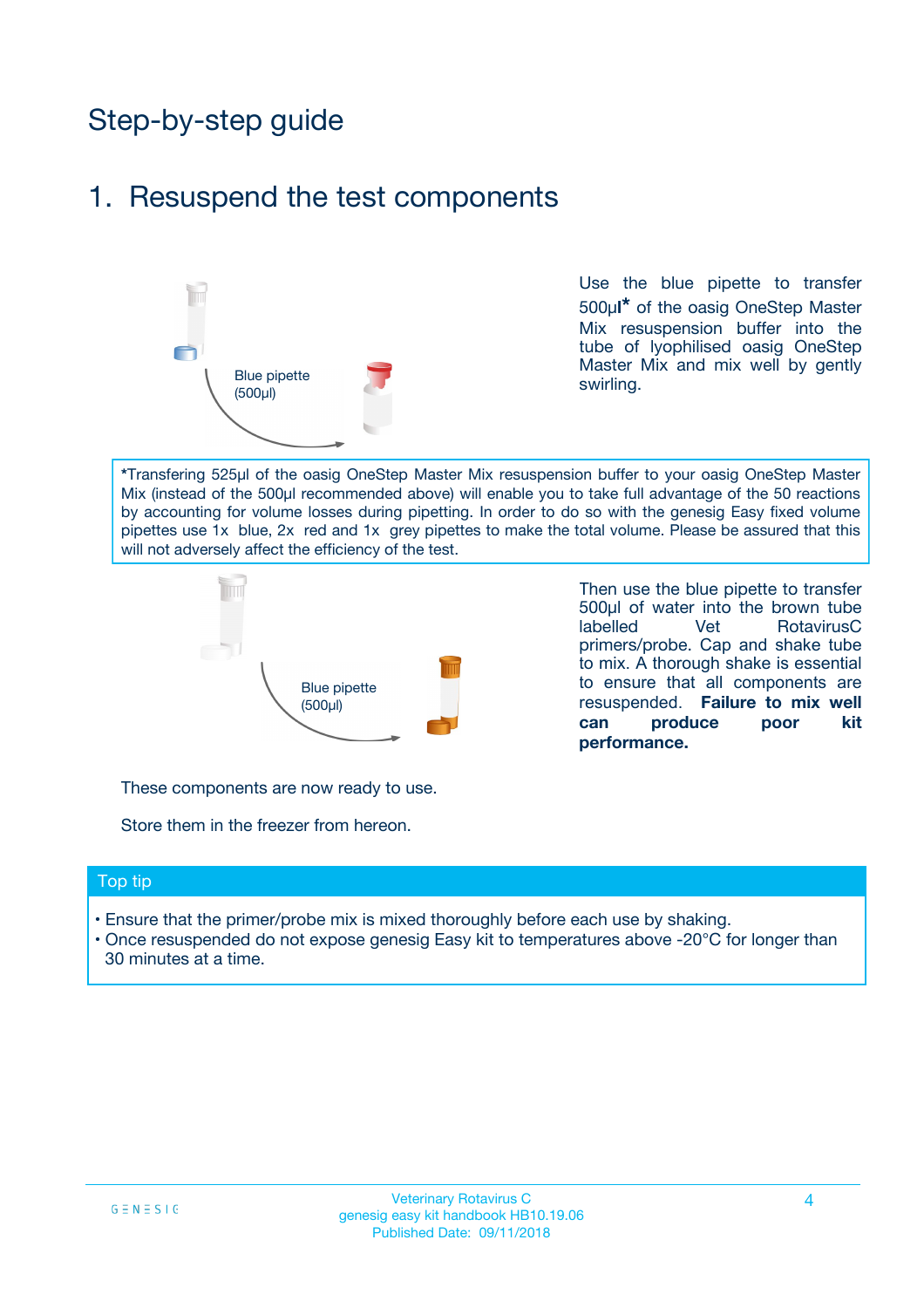## 2. Internal extraction control



Use the blue pipette to transfer 1000µl (2 x 500µl) of template preparation buffer into the Internal Extraction Control RNA tube. Cap and shake tube to mix.

Your kit contains Internal Extraction Control RNA. This is added to your biological sample at the beginning of the RNA extraction process. It is extracted along with the RNA from your target of interest. The q16 will detect the presence of this Internal Extraction Control RNA at the same time as your target. This is the ideal way to show that your RNA extraction process has been successful.

#### **If you are using an alternative extraction kit:**

Use the red pipette to transfer 10µl of Internal Extraction Control RNA to your sample **after** the lysis buffer has been added then follow the rest of the extraction protocol.

#### **If using samples that have already been extracted:**

Use the grey pipette to transfer 5µl of Internal Extraction Control RNA to your extracted sample.

### 3. Add primer/probe mix to all reaction tubes





For every reaction to be run, use the grey pipette to add 5µl of your Vet RotavirusC primers/probe mix to every tube.

#### Top tip

- Always pipette the primer/probe mix directly into the bottom of the tube.
- You can label the tube lids to aid your reaction setup but avoid labelling tube sides.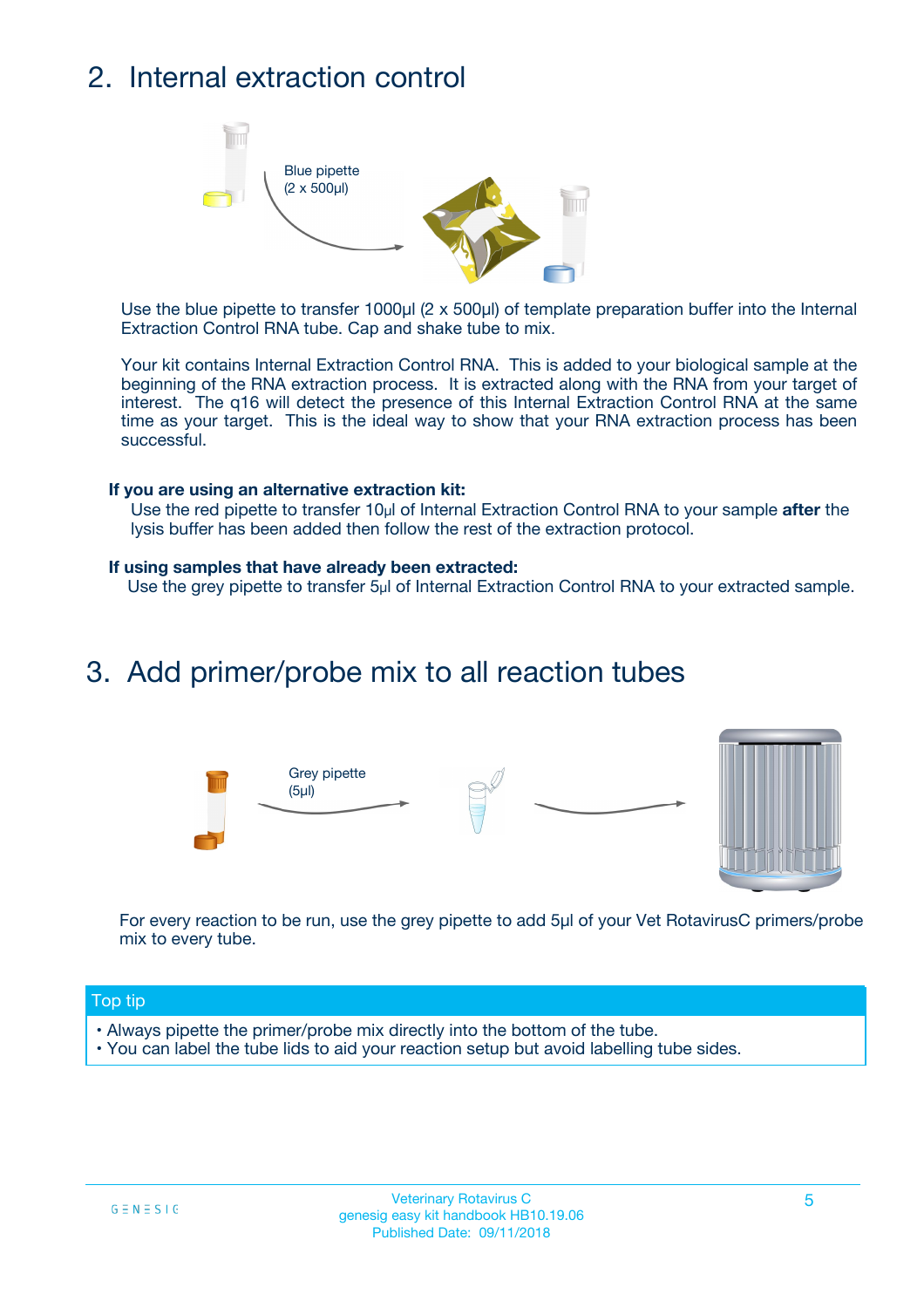## 4. Add Master Mix to all reaction tubes



For every reaction to be run, use the red pipette to add 10µl of the oasig OneStep Master Mix to the tubes containing primer/probe mix.

Move swiftly to begin your q16 run, as any delay after the oasig OneStep Master Mix has been added can effect the sensitivity of your test.

#### Top tip

**•** Always add the oasig OneStep Master Mix to the side of the tube to reduce the introduction of bubbles.

### 5. Negative control



For each test you will require a negative control. Instead of RNA water is used. This sample should typically prove negative thus proving that all of your positive samples really are positive.

To create a negative control reaction simply use the grey pipette to add 5µl of the water to the required reaction tubes. Close these tubes after adding the water.

Because some genesig kit targets are common in the environment you may occasionally see a "late" signal in the negative control. The q16 software will take this into account accordingly.

#### Top tip

**•** Always add the water to the side of the tube to reduce the introduction of bubbles.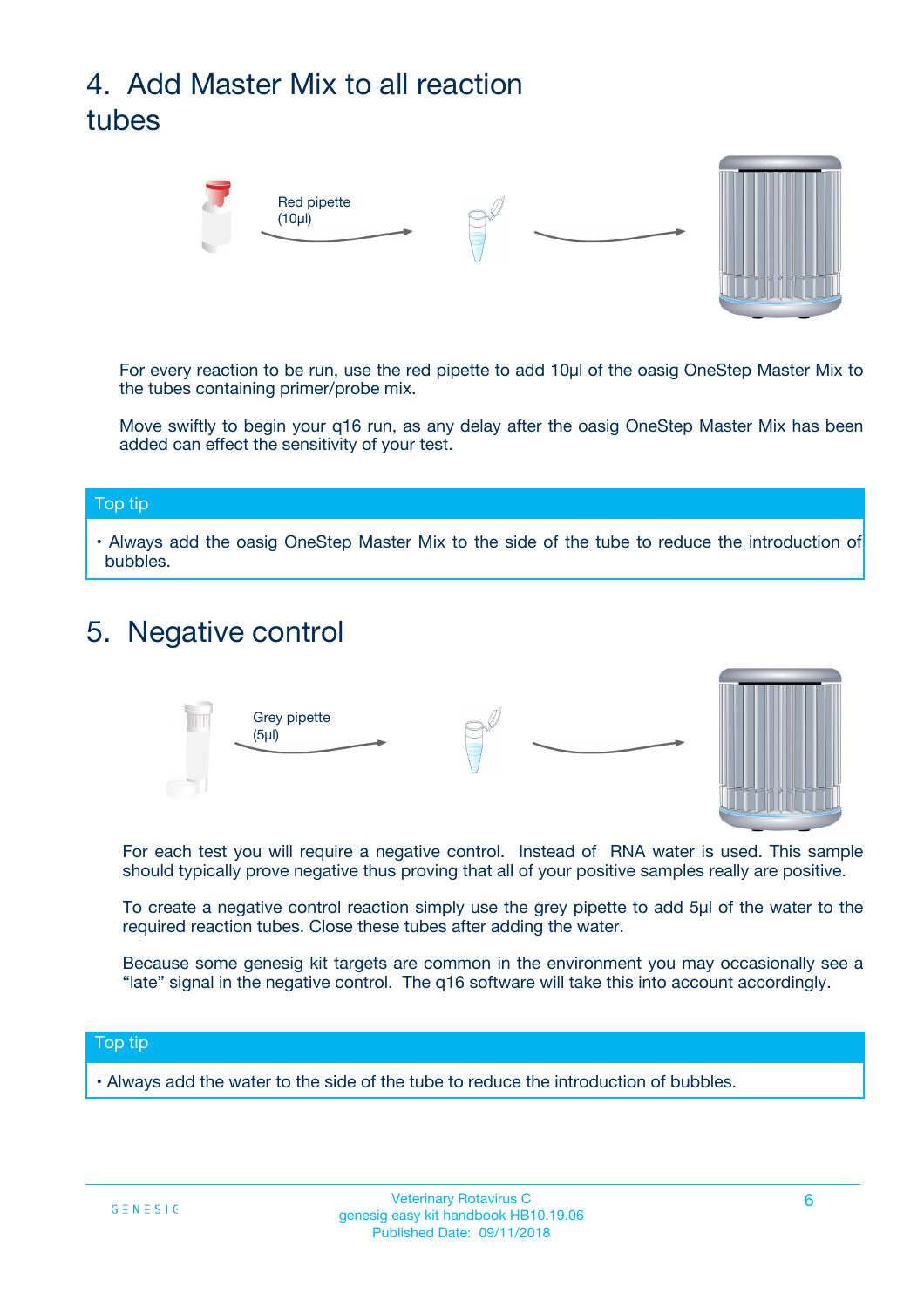## 6. Set up a test





For each sample you wish to analyse, use the grey pipette to add 5µl of your RNA sample to the required reaction tubes. Close these tubes after adding the sample. Always change pipette tips between samples.

#### Top tip

**•** Always add the RNA sample to the side of the tube to reduce the introduction of bubbles.

### 7. Positive control



Use the blue pipette to transfer 500µl of template preparation buffer into the positive control template tube. Cap and shake tube to mix.

Each time you run a test you will require a positive control. This is a small portion of RNA from your target of interest. It serves two purposes:

1. It will always test positive so it shows that everything is working as it should be.

2. The q16 software knows how much RNA is present in the positive control. So it can automatically compare your sample of interest with the positive control to calculate the amount of target RNA in your sample.

To create a positive control reaction simply use 5µl of the positive control instead of your RNA sample.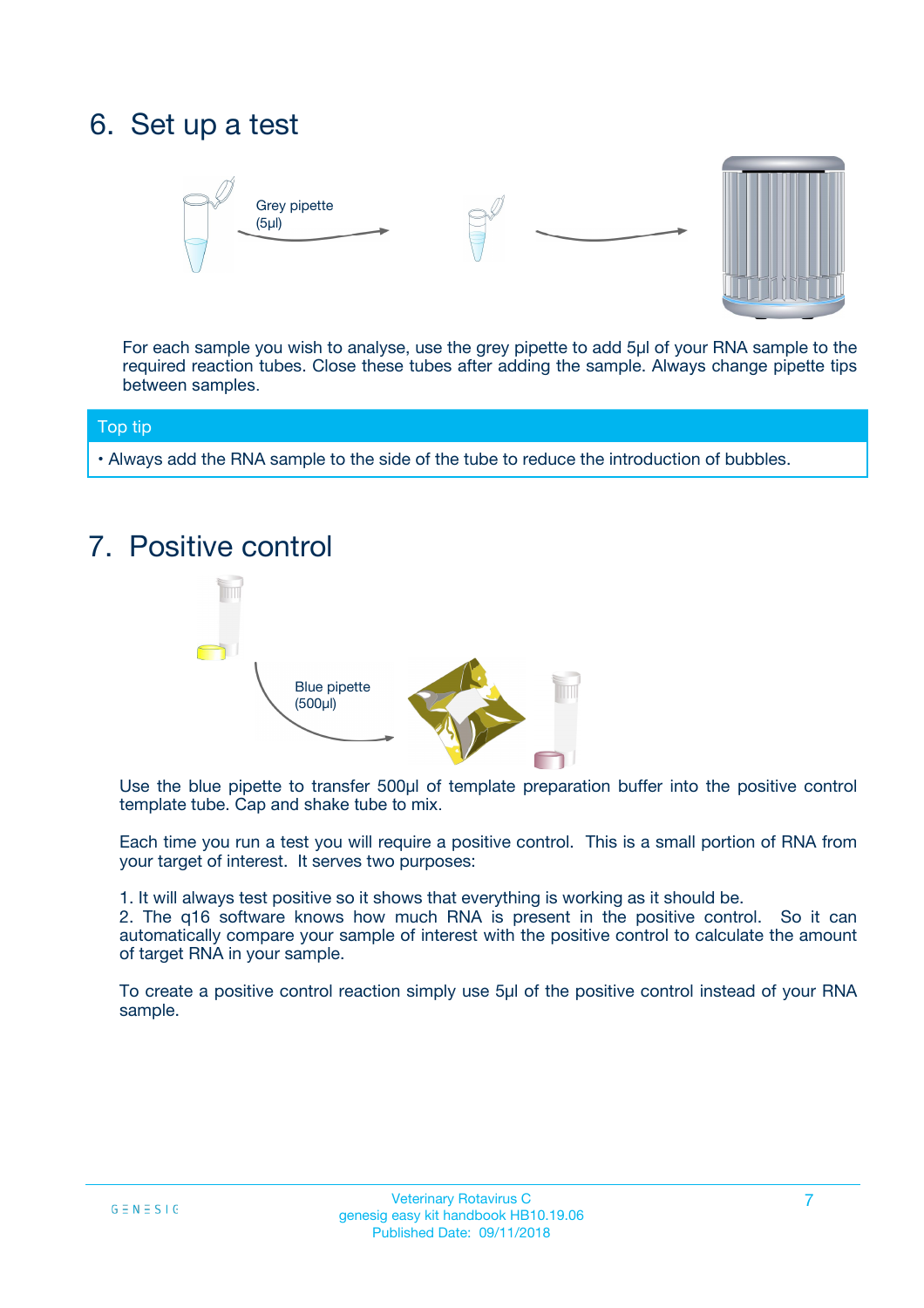



Take great care when setting up your positive control. The positive control template has the potential to give you a false positive signal in your other samples. Set positive controls up last after all other sample tubes are closed. Always change pipette tips between samples. You may even choose to set up positive controls in a separate room.

#### Top tip

**•** Always add the positive control template to the side of the tube to reduce the introduction of bubbles.

### 8. Running the test

Place the tubes into the correct positions in your q16 as defined by the software, this may include positioning of empty tubes to ensure that the q16 lid is balanced. The run can then be started.

|                      | genesig q16 PCR software - 1.2                                                          |                                  | $\Box$                                                                       |
|----------------------|-----------------------------------------------------------------------------------------|----------------------------------|------------------------------------------------------------------------------|
|                      | $N$ ew<br><b>Open Experiments:</b><br>Unsaved (New Experiment 2<br>$\blacktriangledown$ | <b>E</b> Open<br>Save<br>Save As | $G \equiv N \equiv S \mid G$<br><b>C</b> Close<br><b>&amp; Configuration</b> |
| <b>Stages:</b>       | Setup<br><b>Results</b>                                                                 |                                  |                                                                              |
| <b>Notes</b>         |                                                                                         | <b>Samples</b>                   | <b>Tests</b>                                                                 |
|                      | <b>Name and Details</b>                                                                 | Color<br>Note<br>Name            | Color<br>Note<br>Name                                                        |
|                      | New Experiment 2017-10-26 11:06                                                         | Sample 1                         | على<br>4<br>Test 1                                                           |
|                      | Kit type: genesig® Easy Target Detection kit                                            | Sample 2                         |                                                                              |
|                      | Instrument Id.:                                                                         | Sample 3                         | $\equiv$<br>$\equiv$                                                         |
|                      | <b>Run Completion Time:</b>                                                             | Sample 4                         |                                                                              |
| <b>Notes</b>         | $\blacktriangle$                                                                        | Sample 5                         | ♠<br>40                                                                      |
|                      | $\overline{\mathbf{v}}$                                                                 |                                  | ÷<br>⊕                                                                       |
| <b>Well Contents</b> |                                                                                         |                                  | Run                                                                          |
| Pos.                 | Test                                                                                    | Sample                           | <b>Run Status</b>                                                            |
| -1                   | Test 1                                                                                  | Negative Control                 | $\blacktriangle$                                                             |
| $\overline{2}$       | Test 1                                                                                  | Positive Control                 |                                                                              |
| 3                    | Test 1                                                                                  | Sample 1                         | Show full log                                                                |
| $\overline{4}$       | Test 1                                                                                  | Sample 2                         |                                                                              |
| 5                    | Test 1                                                                                  | Sample 3                         | <b>Run Control</b>                                                           |
| 6                    | Test 1                                                                                  | Sample 4                         |                                                                              |
| $\overline{7}$       | Test 1                                                                                  | Sample 5                         |                                                                              |
| 8                    |                                                                                         |                                  | $\triangleright$ Start Run<br>■ Abort Run                                    |
| ◡                    | <b><i>ADD FURTHER COLLANDELIA</i></b>                                                   |                                  | $\overline{\mathbf{v}}$                                                      |

#### Top tip

- Before loading tubes into the q16, check for bubbles! Flick the bottom of the tubes to remove any bubbles that may have formed during the test setup.
- Apply centrifugal force with a sharp wrist action to ensure all solution is at the bottom of the reaction tube.
- When repeating a test you can use a previous file as a template by clicking 'open' then selecting File name > Files of Type > Experiment file as template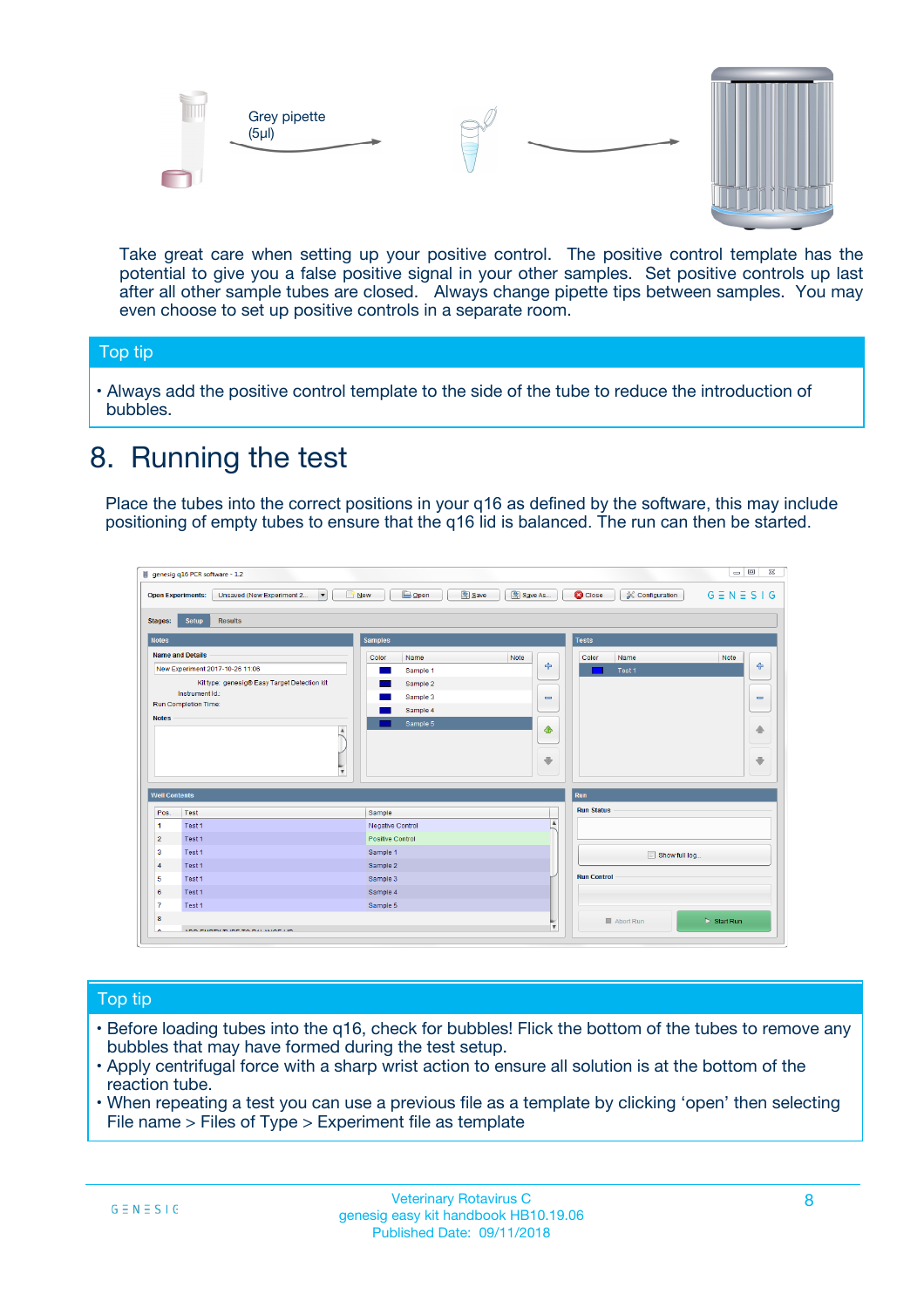### What do my results mean?

Analysis of your data is carried out automatically by the genesig q16. The following information is designed to help you fully understand a result or to troubleshoot:

### "Positive"

#### **Explanation**

Your sample has produced a positive result. Your target of interest is present and you can use the reported quantity.

### "Negative"

#### **Explanation**

Your sample has produced a negative result. The target is not present in your sample.

### "Test contaminated"

#### **Explanation**

The Negative Control should be completely free of any DNA/RNA. If you see this error message it means that at some point during the setup, the Negative Control has been contaminated with DNA/RNA and has given a positive signal. This contamination has invalidated the test. The Positive Control and your test samples are both possible sources of contaminating DNA/RNA. The genesig q16 reaction tubes from previous runs will also contain very high amounts of DNA so it is important that these are carefully disposed of after the run is completed and NEVER OPENED. It may be the case that your kits have become contaminated which will lead to the same problem occurring repeatedly.

#### **Solutions**

1. Clean your working area using a commercial DNA remover solution to ensure the area is DNA free at the start of your run and re-run the test.

2. If the problem persists then the kit has become contaminated and it will have to be discarded and replaced with a new kit. When you open the new kit, run a simple test to show that changing the kit has solved the problem. Prepare a test which includes only the Positive Control, the Negative Control and one 'mock sample'. For the 'mock sample' add water instead of any sample RNA. The result for the Negative Control and the mock sample should be negative indicating that contamination is no longer present.

#### **Preventive action**

An ideal lab set-up has a 'Clean area' where the test reagents are prepared and a 'sample area' where DNA/RNA samples and the Positive Control template are handled. The best workflow involves setting up all the test components (excluding the positive control template) in the clean area and then moving the tests to the sample area for sample and Positive Control addition. If this method is followed then the kit components are always kept away from possible sources of contamination. For extra security the Negative Control can be completely prepared and sealed in the clean area. All work areas should be decontaminated regularly with DNA remover.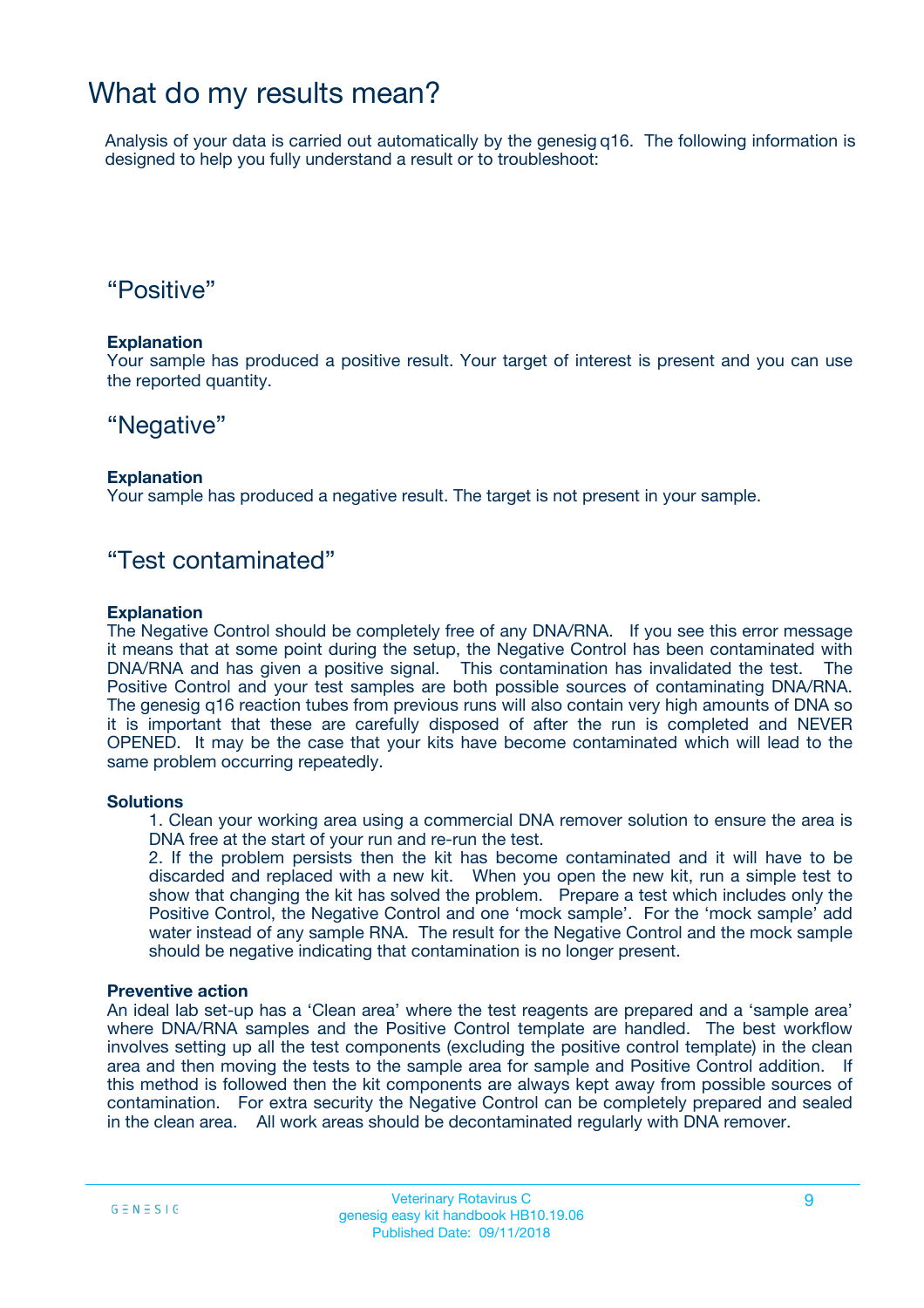### "Sample preparation failed"

#### **Explanation**

The test has failed because the quality of the sample was not high enough. The Internal Extraction Control component identifies whether the sample has been prepared correctly and is of suitable quality. This error message means that this quality control test has failed and the sample quality is not high enough for analysis.

#### **Solutions**

1. Check the sample preparation protocol for any user errors then repeat.

2. Poor quality samples can result from overloading the sample preparation protocol with too much starting material. Try reducing the amount of starting material then repeat.

3. Failing to add the Internal Extraction Control RNA to your sample during the sample preparation protocol can also lead to a reported result of "sample preparation failed". Ensure that this step has not been overlooked or forgotten. If your samples are derived from an archive store or from a process separate from your genesig Easy extraction kit; you must add 5µl of Internal Extraction Control RNA into each 0.5ml of your sample to make it suitable for use on the q16.

### "Positive result, poor quality sample"

#### **Explanation**

The test is positive so if you are only interested in obtaining a 'present or absent' answer for your sample then your result is reliable. However, the test contains an Internal Extraction Control component that identifies if the sample is of high quality. This quality control test has failed and the sample is not therefore of high enough quality to accurately calculate the exact copy number of RNA present. If you require quantitative information for your sample then proceed with the solutions below.

#### **Solutions**

1. For appropriate solutions, read the "Sample preparation failed" section of this handbook.

### "Test failed"

#### **Explanation**

The test has failed because the Positive Control has not worked. The Positive Control is present to show that all aspects of the test are working correctly together. When this control test fails, the test as a whole is invalidated. This finding indicates that a problem has occurred in the reaction set-up part of the experiment and has nothing to do with sample preparation.

#### **Solutions**

- 1. Check the entire workflow and test set-up to look for any user errors, then repeat the test e.g. have the right colour pipettes and solutions been used with the correct tubes?
- 2. Ensure the positive and negative controls are inserted into the correct wells of your q16.

3. A component of the test may have 'gone off' due to handing errors, incorrect storage or exceeding the shelf life. When you open a new kit, run a simple test to show that changing the kit has solved the problem. Prepare a test which includes only the Positive Control, the Negative Control and one 'mock sample'. For the 'mock sample' add internal control template instead of any sample RNA. If the Positive Control works, the mock sample will now be called as a negative result.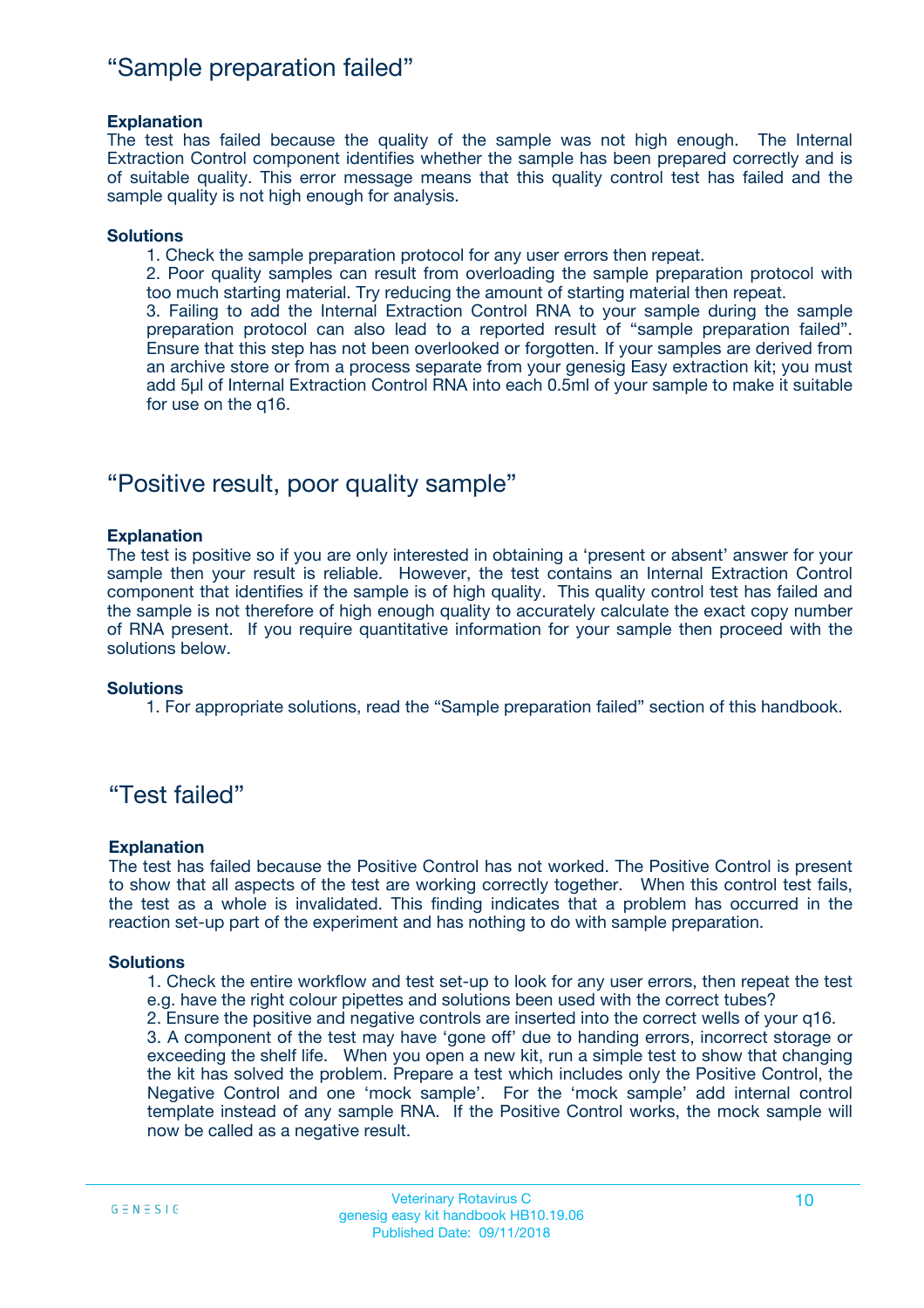### "Test failed and is contaminated"

#### **Explanation**

The Positive Control is indicating test failure, and the Negative Control is indicating test contamination. Please read the "Test Failed" and "Test contamination" sections of this technical support handbook for a further explanation.

#### **Solution**

1. For appropriate solutions, read both the "Test failed" and "Test contaminated" sections of this handbook.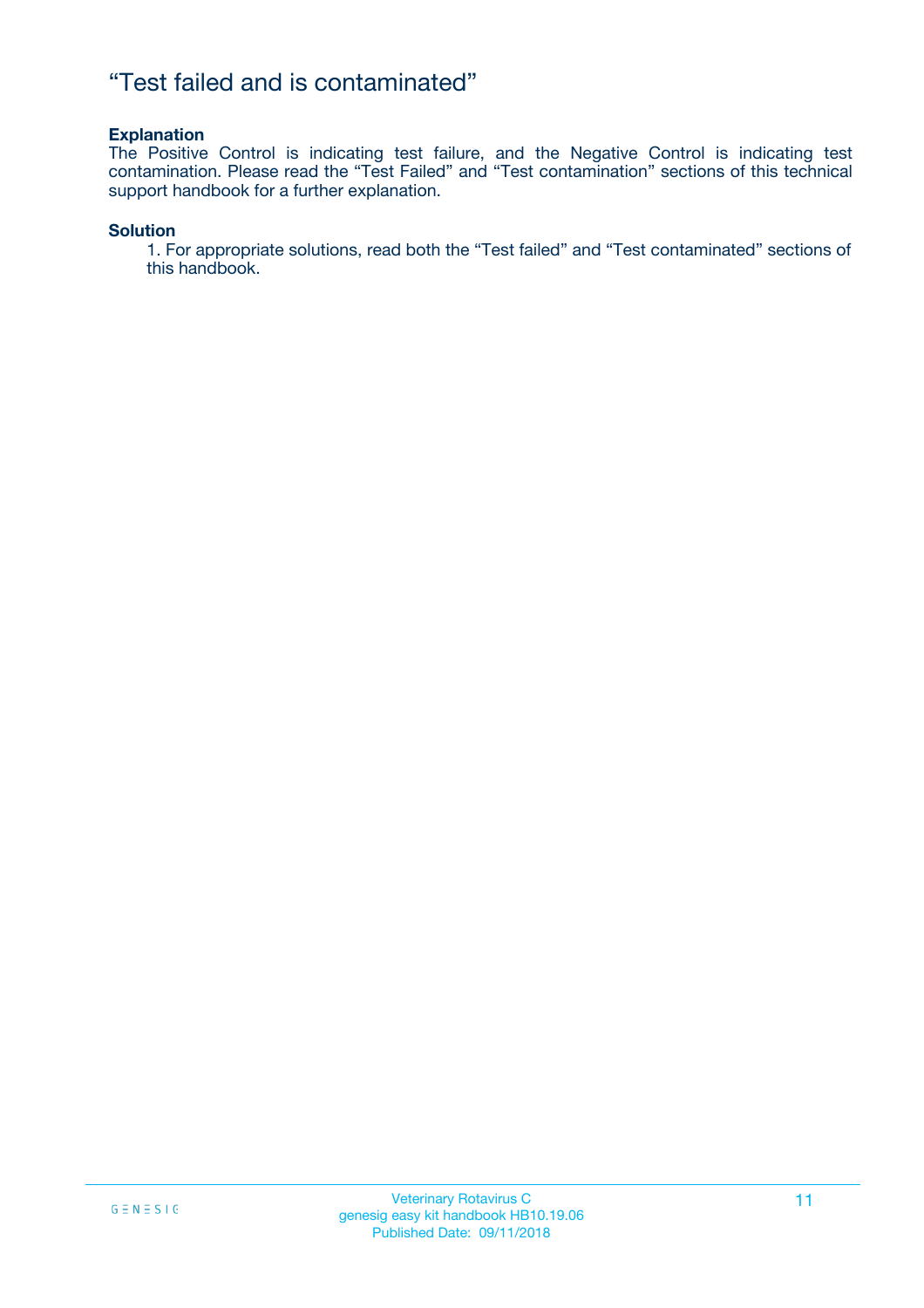## Veterinary Rotavirus C

Rotavirus is a genus of double-stranded RNA based viruses of the Reoviridae family. Species within this genus have been named A to G, all cause severe diarrhoea. The linear RNA genome of this species contains 11 segments between 649 and 3538 nucleotides in length. The three layer capsid containing this genome has icosahedral symmetry and is around 80nm in diameter and has channels which extend inward to the core.

The main route of transmission is the faecal-oral route due to contamination of food and water. The virus targets the enterocytes of the intestinal villi, enters the host cell by receptor-mediated endocytosis and replicates in the cytoplasm. After replication and construction of the new viral progeny the cell is lysed resulting in viral release as well as release of intestinal fluid which results in diarrhoea containing viral particles.

After an incubation period of around 2 days, symptoms of Rotavirus infection present with vomiting, fever and diarrhoea that can last over a week. After infection antibodies to the virus can be found in an individual, subsequent infections can occur throughout life but are mainly asymptomatic. Infection is therefore most severe in young although newborns are thought to have acquired immunity from trans-placental transfer of antibodies. Treatment is usually directed at alleviation of symptoms and mainly involves rehydration.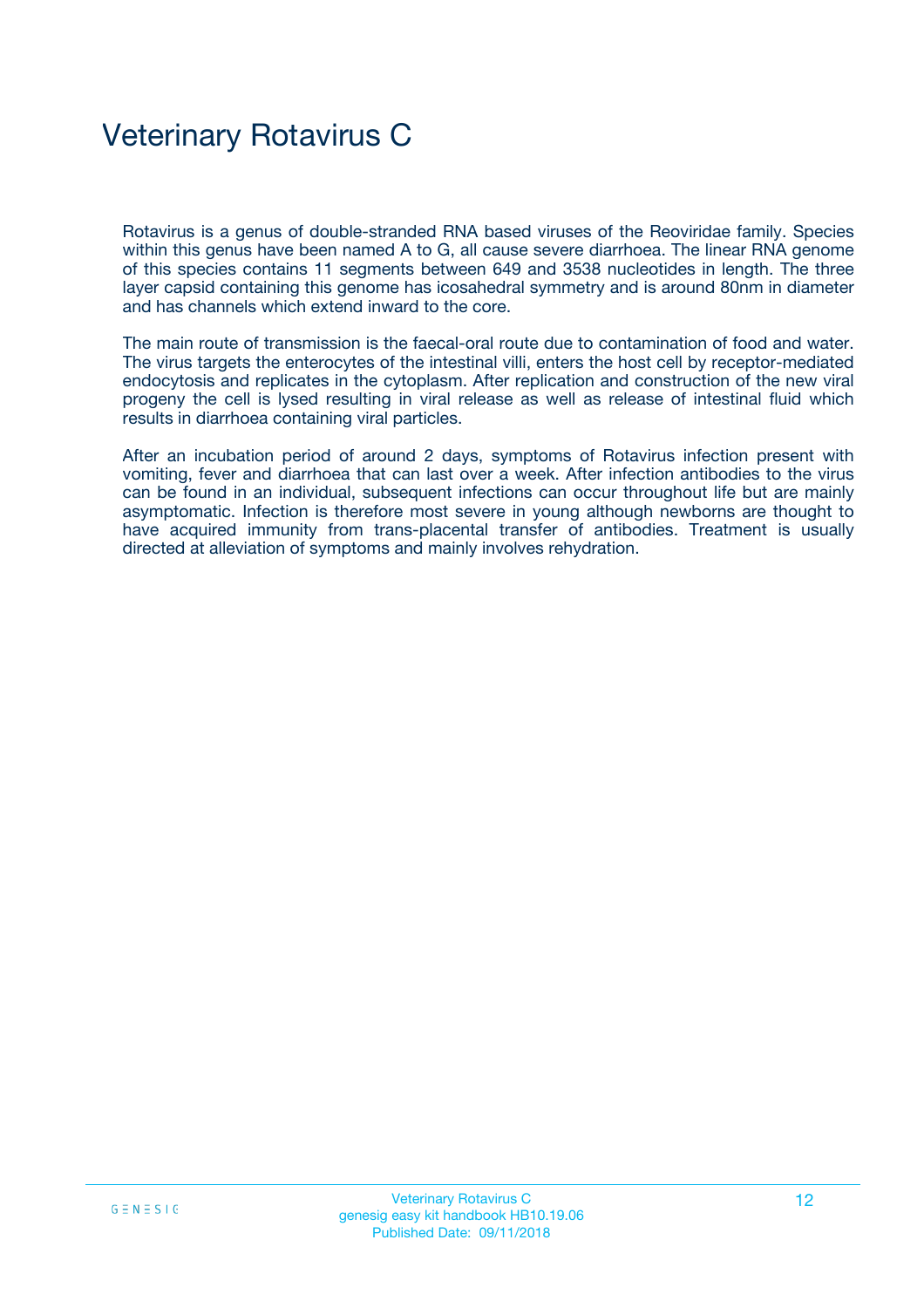## **Specificity**

The Primerdesign genesig Kit for Veterinary Rotavirus C (Vet RotavirusC) genomes is designed for the in vitro quantification of Vet RotavirusC genomes. The kit is designed to have a broad detection profile. Specifically, the primers represent 100% homology with over 95% of the NCBI database reference sequences available at the time of design.

The dynamics of genetic variation means that new sequence information may become available after the initial design. Primerdesign periodically reviews the detection profiles of our kits and when required releases new versions.

The kit for Veterinary Rotavirus C (Veterinary Rotavirus C) genomes is designed for the in vitro quantification of Rotavirus C genomes in a broad range of organisms of veterinary interest. The kit is designed to have the broadest detection profile possible whilst remaining specific to the Rotavirus C genomes of organisms of veterinary interest. The primers and probe sequences in this kit have 100% homology with over 95% of Rotavirus C sequences based on a comprehensive bioinformatics analysis.

If you require further information, or have a specific question about the detection profile of this kit then please send an e.mail to enquiry@primerdesign.co.uk and our bioinformatics team will answer your question.